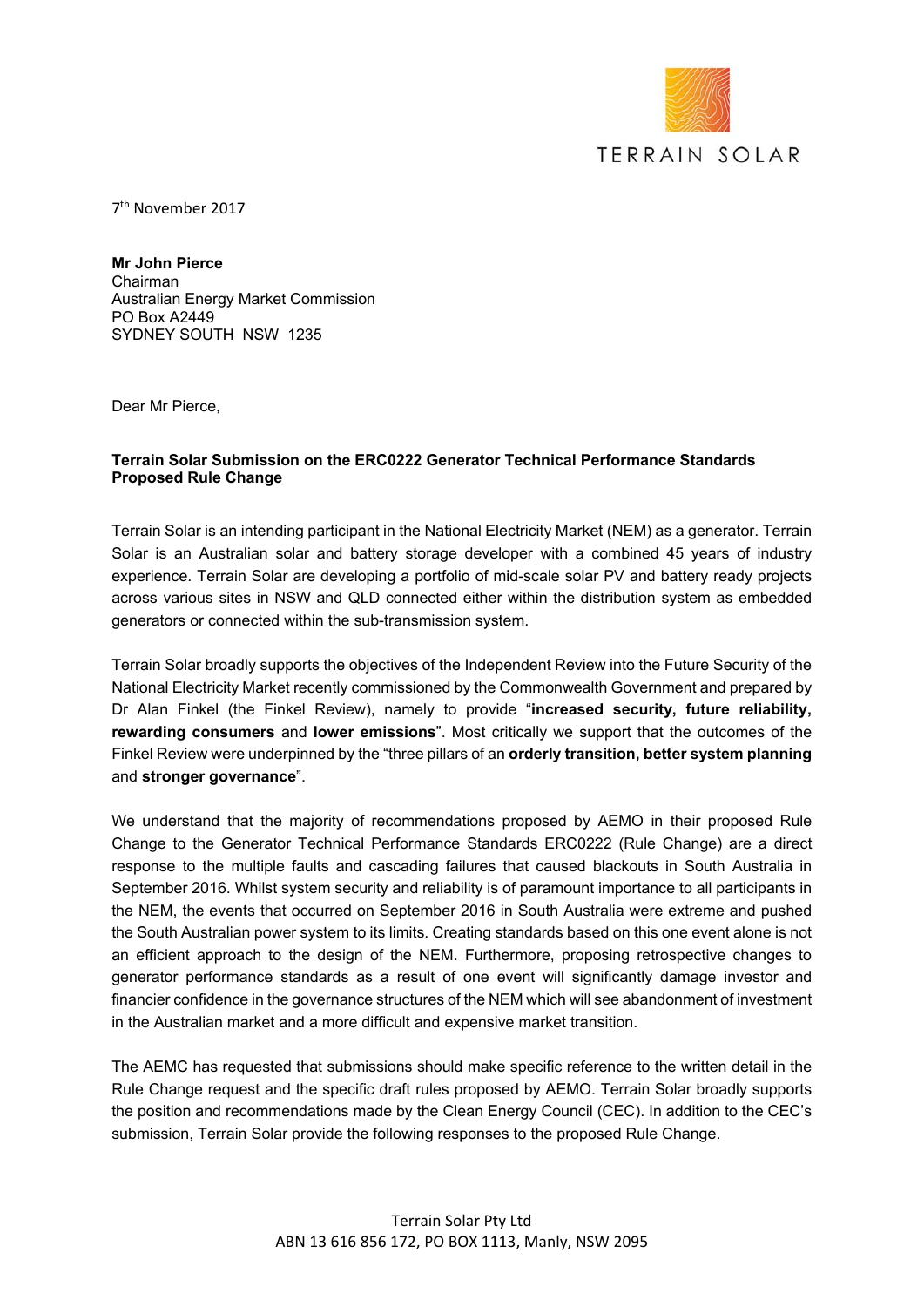

### **Jurisdictional Consideration of AEMO's Advice**

| <b>Issue</b> | Section 3.1 of AEMO's Rule Change cites that an "urgency to review technical<br>requirements is further indicated by other participating jurisdictions seeking their own<br>requirements over and above those in the NER. AEMO understands that New South<br>Wales, Victoria and Tasmania are contemplating their own performance requirements<br>for new generation".                                                    |
|--------------|---------------------------------------------------------------------------------------------------------------------------------------------------------------------------------------------------------------------------------------------------------------------------------------------------------------------------------------------------------------------------------------------------------------------------|
|              | AEMO suggests that this level of urgency therefore justifies the proposed retroactive<br>transitional arrangements on generator applications.                                                                                                                                                                                                                                                                             |
| Response     | Terrain Solar have subsequently sought advice from the NSW Government, who have<br>confirmed in writing that they have no intention of introducing their own performance<br>requirement for new generation. We also understand that the NSW Government is not<br>looking at implementing ESCOSA-like requirements for generator licensing, which can<br>be costly and introduce further risk, uncertainty and complexity. |
|              | We recommend AEMC to undertake their own independent assessment of these<br>claims put forward by AEMO and the justification of implementing retroactive<br>transitional arrangements as noted below.                                                                                                                                                                                                                     |

# **Transitional Arrangements**

| <b>Issue</b> | AEMO proposes retroactive arrangements to apply the generator performance<br>standards changes as of 11 August 2017.                                                          |
|--------------|-------------------------------------------------------------------------------------------------------------------------------------------------------------------------------|
| Response     | AEMO's rhetoric implied that the rule change is urgent. However, no evidence of the                                                                                           |
|              | urgent nature of the rule change was provided. If the urgency were genuine, evidence                                                                                          |
|              | would be available to support such a claim.                                                                                                                                   |
|              |                                                                                                                                                                               |
|              | The AEMC notes that they cannot make retroactive changes to the generator                                                                                                     |
|              | performance standards. However, some transitional arrangements may be                                                                                                         |
|              | implemented. The wording around "transitional arrangements" are ambiguous and it is                                                                                           |
|              | not clear how they will impact intending participants who are part way through the                                                                                            |
|              | connection process.                                                                                                                                                           |
|              | As previously stated retroactive changes can be extremely damaging to investor and                                                                                            |
|              | financier confidence in the governance structures of the NEM. Deployment of long-                                                                                             |
|              | term investment capital, which is critical to the orderly and cost effective transition of<br>the electricity market, is dependent on complete visibility and transparency of |
|              | transitional arrangements.                                                                                                                                                    |
|              |                                                                                                                                                                               |
|              | Terrain Solar is aware that some NSPs and AEMO have already requested compliance                                                                                              |
|              | with the new proposed generator performance standards in anticipation of its                                                                                                  |
|              | acceptance and retrospective application, despite AEMC clearly stating that it cannot                                                                                         |
|              | apply rules retrospectively.                                                                                                                                                  |
|              |                                                                                                                                                                               |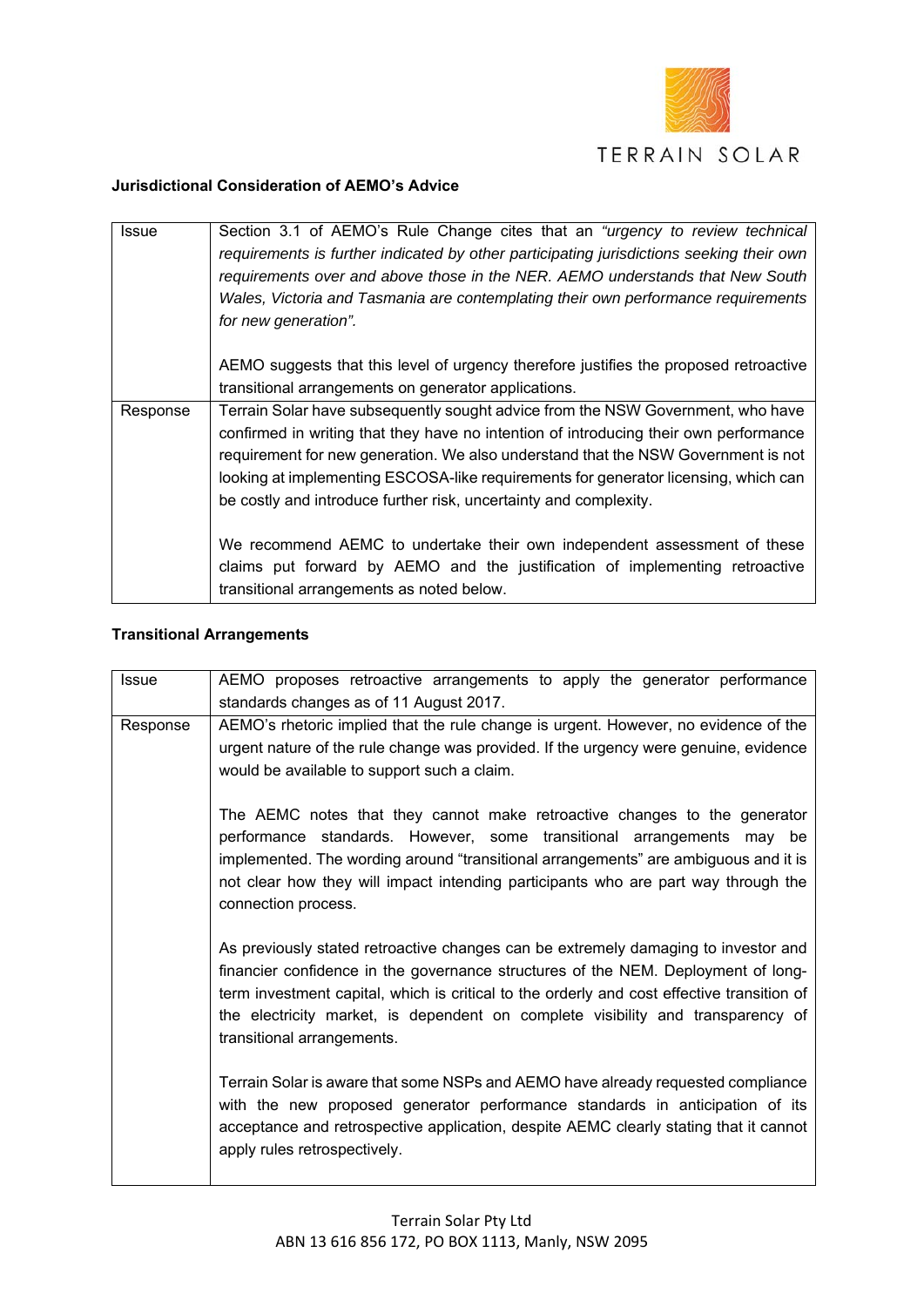

| We therefore recommend that the AEMC:                                                                                                                                                  |
|----------------------------------------------------------------------------------------------------------------------------------------------------------------------------------------|
| a. Provide clear guidance on the transitional arrangements,                                                                                                                            |
| b. Implement any rule change no earlier than the date the rule change is<br>approved, and                                                                                              |
| c. Monitor AEMO to ensure they are not delaying or obstructing generator<br>applications ahead of transitional arrangements, which may give rise to<br>increased investor uncertainty. |

# **Amendments to Negotiating Framework to be as close as Practicable to the Automatic Access Standards**

| <b>Issue</b> | AEMO propose to change the process of negotiating performance standards (clause<br>5.3.4A) so that connection applicants are required to aim for the automatic access<br>standard and only fall below that standard if it is not practicable to meet it, providing<br>evidence to the satisfaction of AEMO and the NSP.                                                                                                                                                                                                                                                                          |
|--------------|--------------------------------------------------------------------------------------------------------------------------------------------------------------------------------------------------------------------------------------------------------------------------------------------------------------------------------------------------------------------------------------------------------------------------------------------------------------------------------------------------------------------------------------------------------------------------------------------------|
| Response     | Under the NER the current negotiating framework is based on only permitting<br>negotiated access standards where it can be demonstrated there are no adverse<br>impacts on either power system security or the quality of supply to other Network Users.                                                                                                                                                                                                                                                                                                                                         |
|              | As such, the difference between a permitted negotiated access standard and the<br>requirement to meet automatic access standards provides little or no material benefit<br>to either power system security or the quality of supply to other Network Users, but the<br>material costs can be significant. Applying a framework that mandates automatic<br>access standards unless otherwise "not practicable" is highly subjective and may<br>impose significant costs on generators which are not appropriate given the nature of<br>the generator, its size, scale or location within the NEM. |
|              | As per the National Electricity Objective and the AEMC's 2009 Reliability Panel<br>Technical Standards Review, the AEMC needs to balance system security with cost as<br>one of the 12 principals that needs to be considered when assessing technical<br>standards.                                                                                                                                                                                                                                                                                                                             |
|              | We recommend that the current negotiating framework provides sufficient power for<br>AEMO and NSPs to ensure generators provide power system security and ensure<br>quality of supply to other Network Users, whilst balancing appropriate levels of control<br>and costs commensurate with the nature, scale and location of the generator within the<br>NEM. There is therefore no need to amend the current negotiating framework.                                                                                                                                                            |

# **Voltage Control and Reactive Power Requirements (Items 1 – 6)**

| <b>Issue</b> | AEMO propose a number of changes to S5.2.5.1 Reactive Power Capability and  |
|--------------|-----------------------------------------------------------------------------|
|              | S5.2.5.13 Voltage and Reactive Power Control access standards which require |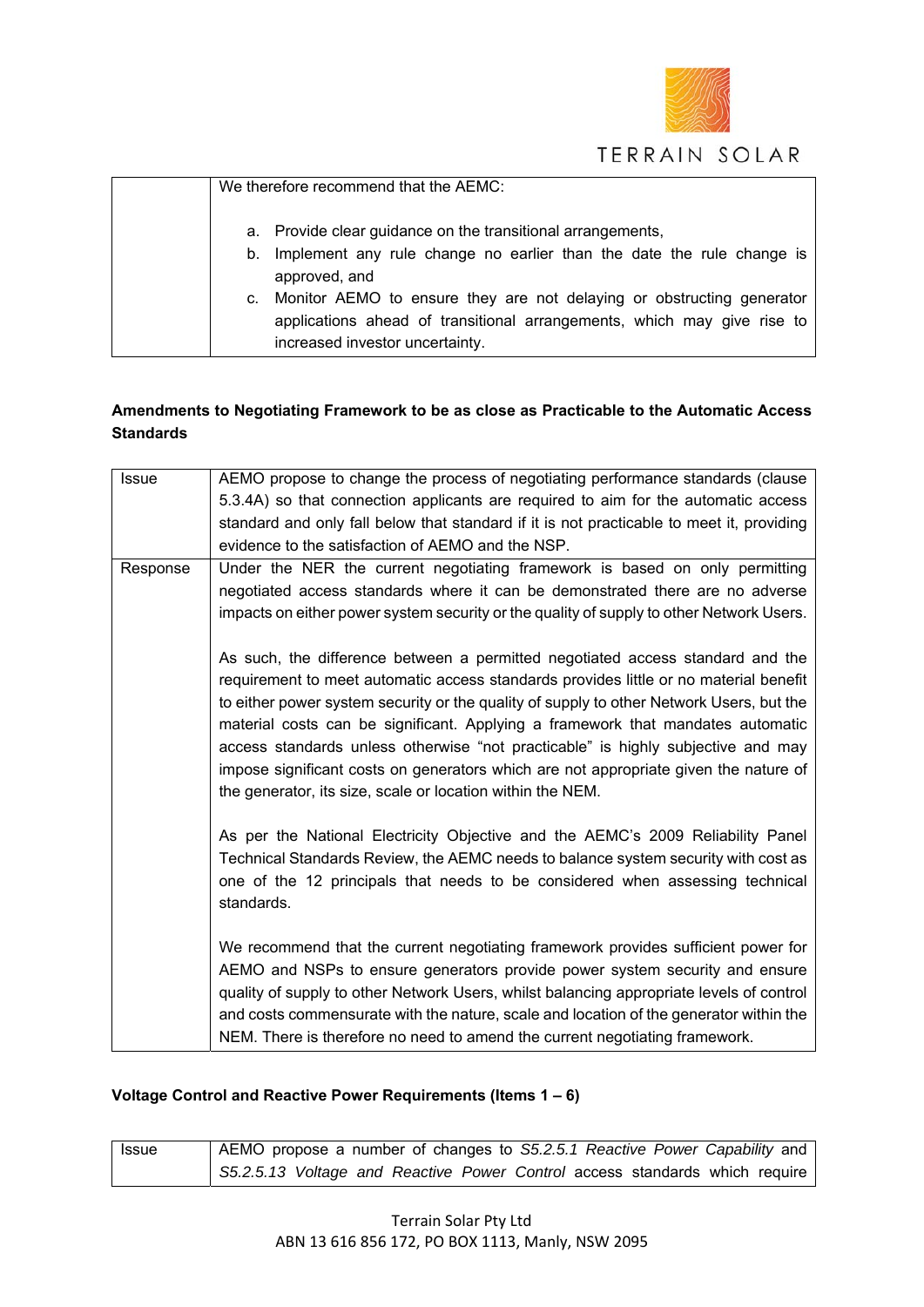

# TERRAIN SOLAR

|          | generators to have sufficient equipment facilities and controls to regulate voltage at the                                                                                                                                                                                                                                                                                                                                                                                                  |
|----------|---------------------------------------------------------------------------------------------------------------------------------------------------------------------------------------------------------------------------------------------------------------------------------------------------------------------------------------------------------------------------------------------------------------------------------------------------------------------------------------------|
|          | connection location.                                                                                                                                                                                                                                                                                                                                                                                                                                                                        |
| Response | Managing and regulating power system voltages is the responsibility of NSPs who<br>receive a regulated revenue base to ensure a reliable level of service to their<br>customers. To the extent that a new proposed generator has the potential to impact<br>voltages in the network, the onus is on the generator applicant to implement sufficient<br>voltage and reactive equipment and controls to ensure there is no adverse impact to<br>the quality of supply of other Network Users. |
|          | The proposed changes to S5.2.5.1 and 5.2.5.13 transfer the risk of voltage<br>performance from NSPs to generators who have traditionally not been responsible for<br>regulating voltage and do not receive a regulated revenue base, through ancillary<br>services or otherwise, to provide such services.                                                                                                                                                                                  |
|          | This imposes a significant cost and risk onto generators, particularly those who are<br>located on strong network locations where a large amount of reactive power would be<br>required to control and regulate voltage. This creates new cost barriers, which will<br>disproportionately affect smaller generators within the distribution or sub-transmission<br>system, such as embedded generators.                                                                                     |
|          | We recommend that the proposed changes to S5.2.5.1 and S5.2.5.13 be<br>commensurate with the size of the proposed generator and its level of influence on<br>system voltages given the location and strength of the proposed connection point. A<br>further recommendation is to only apply the proposed minimum access standards in<br>S5.2.5.1 and S5.2.5.13 to generators with a maximum capacity > 30MW.                                                                                |

# **Multiple Low Voltage Disturbance Ride Through (Items 14 - 15)**

| Issue    | AEMO propose new requirements in S5.2.5.5 Generating System Response to                  |
|----------|------------------------------------------------------------------------------------------|
|          | Disturbances Following Contingency Events for generators to withstand multiple low       |
|          | voltage disturbances.                                                                    |
|          |                                                                                          |
|          | The new rule also requires that negotiated access standards can only be proposed         |
|          | where AEMO and the TNSP agree that the total reduction in generation in the entire       |
|          | power system will be less than 100MW.                                                    |
| Response | The multiple failures and cascading of faults that lead to the South Australian blackout |
|          | event in September 2016 were extreme and highly unpredictable. AEMO's proposed           |
|          | new requirement in S5.2.5.5 requires the assessment of multiple Low Voltage Ride         |
|          | Through (LVRT) events which is difficult to predict and could lead to a deterministic    |
|          | network configuration of N-3 rather than the N-1 which is commonly accepted by all       |
|          | network jurisdictions. To require generators to continue to operate during these highly  |
|          | unpredictable events could expose generators to significant risk of damage and           |
|          | prolonged performance outages which creates greater investment uncertainty and           |
|          | arguably poorer long-term system security.                                               |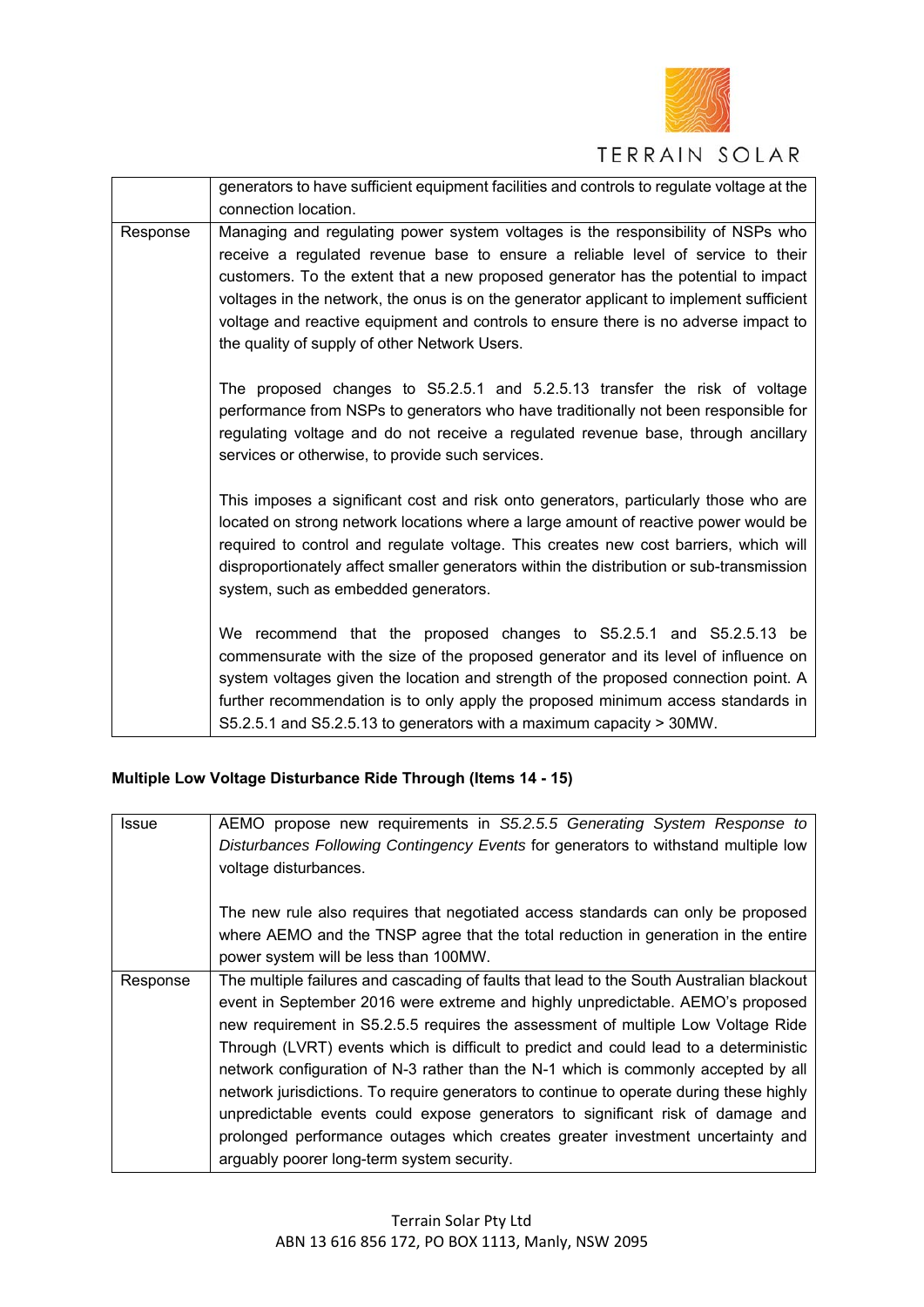

An appropriate balance should be struck to ensure generators only continue to operate during multiple LVRT events to the extent that they have the ability to trip off in order to prevent damage or asset life reduction. A probabilistic approach should also be used to determine the thresholds of the multiple LVRT events to be considered in consultation with AEMO and the TNSP on a case-by-case basis, rather than have a deterministic threshold as prescribed in the proposed rule change.

Also, given the high likelihood that a multiple LVRT event would trigger active or passive anti-islanding protection for generators connected within the distribution system, we recommend that the new requirement in S5.2.5.5 should not apply to embedded generators.

### **High Voltage Disturbance Ride Through (Items 16 – 18)**

| <b>Issue</b> | AEMO propose a number of changes to S5.2.5.4 Generating System Response to                                                                                                                                                                                                                                                                                                                                 |
|--------------|------------------------------------------------------------------------------------------------------------------------------------------------------------------------------------------------------------------------------------------------------------------------------------------------------------------------------------------------------------------------------------------------------------|
|              | Voltage Disturbances and S5.2.5.5 Generating System Responses to Disturbances                                                                                                                                                                                                                                                                                                                              |
|              | following Contingency Events that require increased capability for High Voltage Ride                                                                                                                                                                                                                                                                                                                       |
|              | Through (HVRT) events and response to voltage disturbances.                                                                                                                                                                                                                                                                                                                                                |
| Response     | As per comments on Item $1 - 6$ NSPs are responsible for managing and regulating                                                                                                                                                                                                                                                                                                                           |
|              | power system voltages who in turn receive a regulated revenue base to do so.                                                                                                                                                                                                                                                                                                                               |
|              | The proposed changes to S5.2.5.4 and 5.2.5.5 transfer the risk of voltage performance<br>from NSPs to generators who have traditionally not been responsible for regulating<br>voltage and do not receive a regulated revenue base, through ancillary services or<br>otherwise, to provide such services.                                                                                                  |
|              | This imposes a significant cost and risk onto generators, particularly those who are<br>located on strong network locations where large amounts of reactive power would be<br>required to control and regulate voltage. This creates new cost barriers, which will<br>disproportionately affect smaller generators within the distribution or sub-transmission<br>system, such as embedded generators.     |
|              | We recommend that the proposed changes to S5.2.5.4 and S5.2.5.5 be commensurate<br>with the size of the proposed generator and its level of influence on system voltages<br>given the location and strength of the proposed connection point. A further<br>recommendation is to only apply the proposed minimum access standards in S5.2.5.4<br>and S5.2.5.5 to generators with a maximum capacity > 30MW. |

#### **Frequency Response Mode Capability (Items 26 – 30)**

| Issue | AEMO proposes a number of changes to S5.2.5.11 Frequency Control to require          |
|-------|--------------------------------------------------------------------------------------|
|       | generators to have facilities that allow participation in market ancillary services. |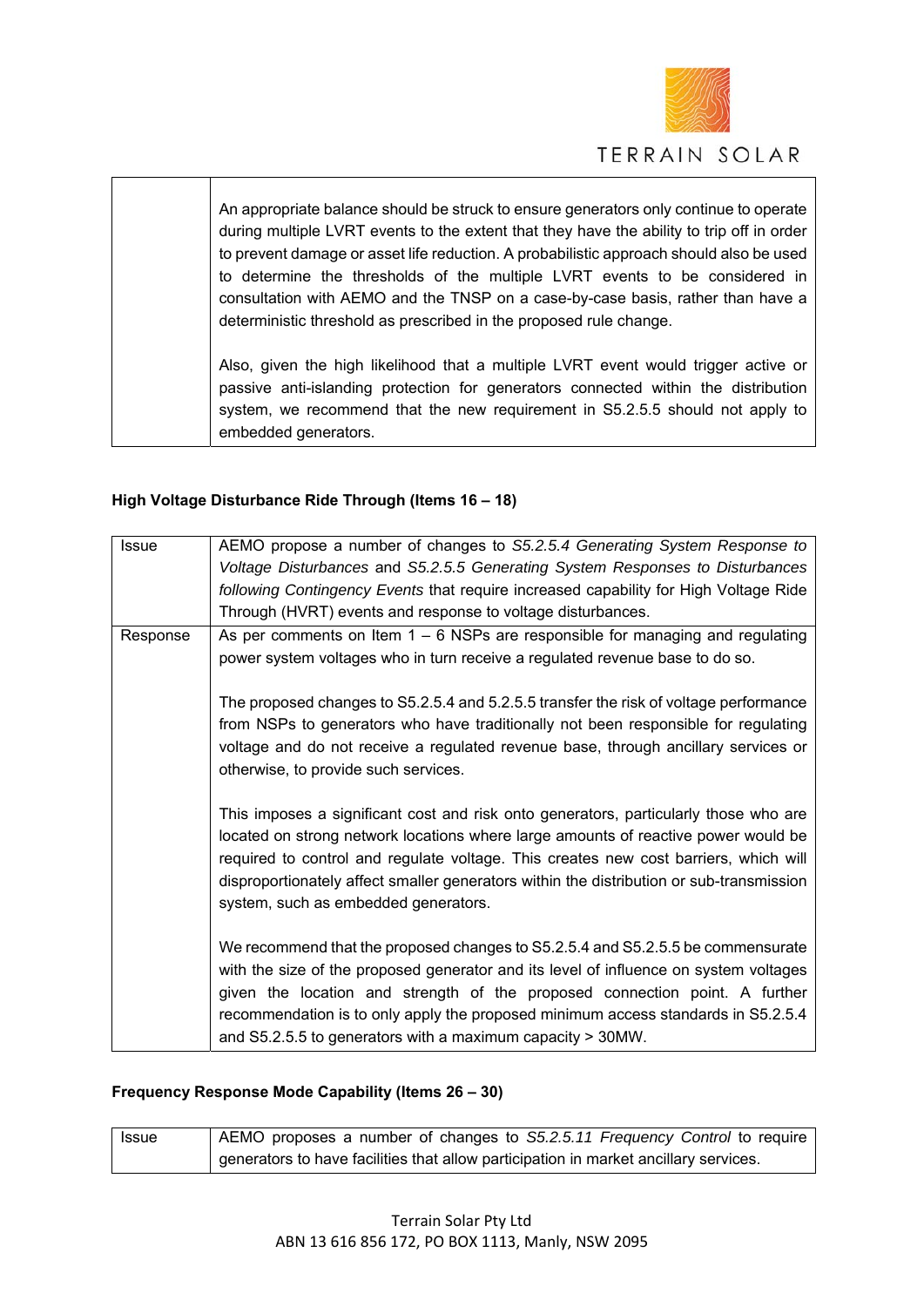

| Response | Participation in market ancillary services is a commercial driver. AEMO's proposed        |
|----------|-------------------------------------------------------------------------------------------|
|          | changes to require participants to have the capability to participate in market ancillary |
|          | services provides no guarantee that additional generators will participate in market      |
|          | ancillary services as they may have other commercial drivers (for example maximising      |
|          | generation as part of their Power Purchase Agreement). Forcing generators to procure      |
|          | the necessary facilities, however, imposes costs which are unnecessary and could          |
|          | otherwise be addressed directly within the ancillary services markets rather than in the  |
|          | generator performance standards.                                                          |
|          |                                                                                           |
|          | Furthermore the proposed changes to S5.2.5.11 creates disproportionate costs for          |
|          | smaller generators who have less influence on frequency control and would receive         |
|          | less benefits from market ancillary services. We therefore recommend that the             |
|          | minimum access standards proposed in S5.2.5.11 should only apply to generators with       |
|          | a maximum capacity > $30MW$ rather than a nameplate rating > $30MW$ . This                |
|          | recommendation also reflects the changing requirements within S5.2.5.1 and S5.2.5.4       |
|          | which are generally increasing the difference between nameplate rating and maximum        |
|          | capacity even though maximum capacity is the overarching driver for system security       |
|          | and power quality.                                                                        |

# **Capability for Active Power Control via Automatic Generator Control and to Limit Active Power and Ramp Rate (Items 31 – 32)**

| Issue    | AEMO proposes a number of changes to S5.2.5.14 Active Power Control to include<br>Automatic Generator Controls (AGC) and ramp rate controls and remove the 30MW<br>threshold.                                                                                                                                                                                                                                                                                                                                                                                                                                                                   |
|----------|-------------------------------------------------------------------------------------------------------------------------------------------------------------------------------------------------------------------------------------------------------------------------------------------------------------------------------------------------------------------------------------------------------------------------------------------------------------------------------------------------------------------------------------------------------------------------------------------------------------------------------------------------|
| Response | It is unclear from the proposed rule change whether the requirements for ramp rate<br>controls are subject to resource availability and does not automatically require<br>deployment of energy storage. This would impose significant and unnecessary costs<br>on intermittent and semi-scheduled generators and does not recognise the existing<br>Market Management System (MMS) that AEMO can utilise to provide dispatch<br>instructions.<br>Furthermore we do not support the removal of the 30MW threshold under S5.2.5.14 as<br>this creates disproportionate costs on smaller generators who have less influence on<br>system security. |

### **Remote Monitoring and Control (Items 33 – 35)**

| <b>Issue</b> | AEMO proposes a number of changes to S5.2.6.1 Monitoring and Control                 |
|--------------|--------------------------------------------------------------------------------------|
|              | Requirements which remove the current thresholds of remote monitoring and control    |
|              | capabilities to be only required for generators with a capacity > 30MW.              |
|              |                                                                                      |
| Response     | The imposition of remote monitoring and control requirements on generators less than |
|              | 30MW applies a disproportionate cost on smaller generators with little impact or     |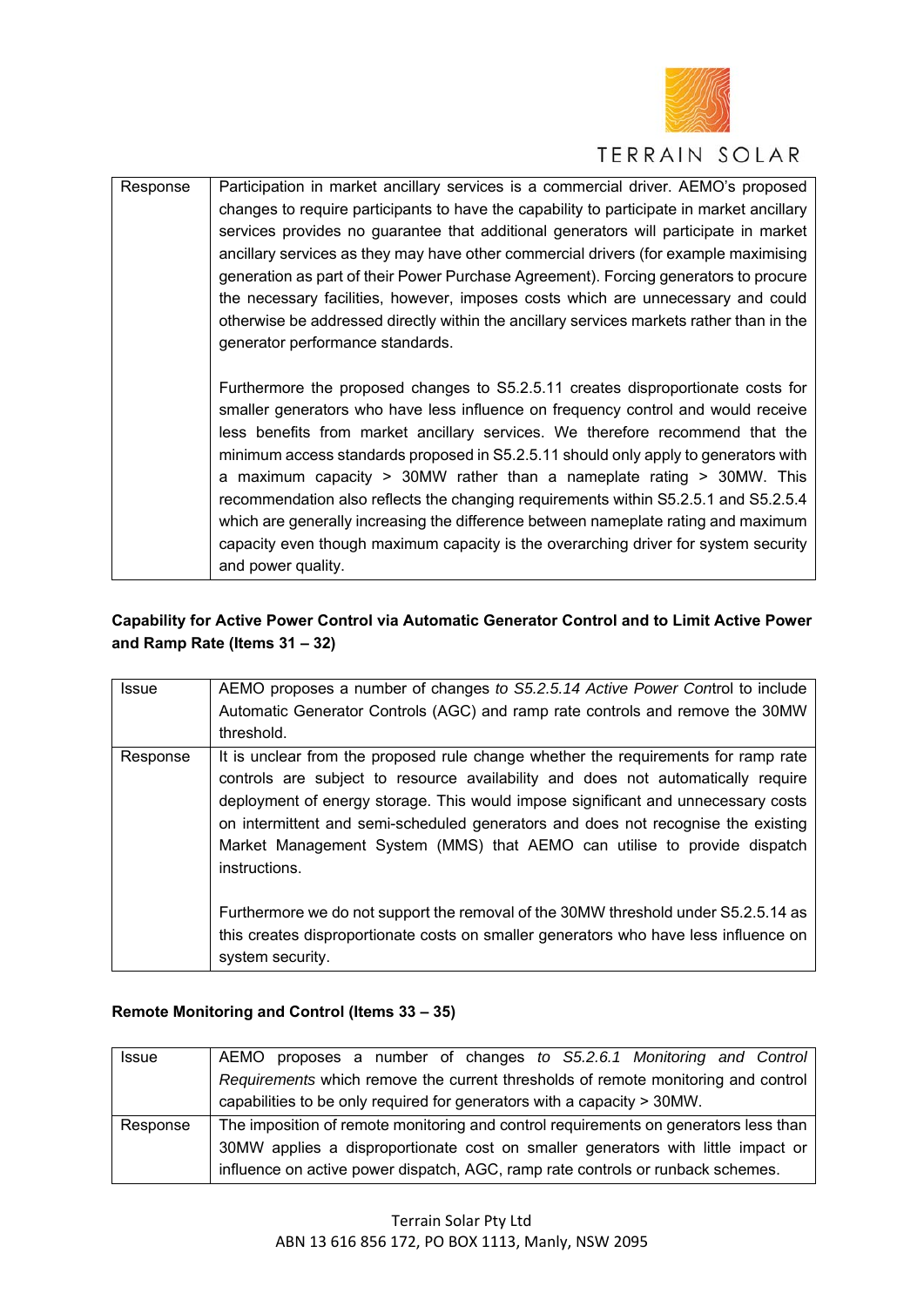

| As per our response to Items 26 – 32 we do not support the removal of the 30MW      |
|-------------------------------------------------------------------------------------|
| threshold under S5.2.5.11 and S5.2.5.14. Therefore, we also do not support the need |
| for remote monitoring and control requirements for generators less than 30MW under  |
| S5.2.6.1.                                                                           |

# **Revised Definition of Continuous Uninterrupted Operation (Item 37)**

 $\overline{\phantom{a}}$ 

Τ

| Issue    | AEMO have proposed a revised definition of Continuous Uninterrupted Operation                                                                                                                                                                                                                                                                                                                                                                                                                                                                                                                                                                                                                                                                                                                                                |
|----------|------------------------------------------------------------------------------------------------------------------------------------------------------------------------------------------------------------------------------------------------------------------------------------------------------------------------------------------------------------------------------------------------------------------------------------------------------------------------------------------------------------------------------------------------------------------------------------------------------------------------------------------------------------------------------------------------------------------------------------------------------------------------------------------------------------------------------|
|          | (CUO).                                                                                                                                                                                                                                                                                                                                                                                                                                                                                                                                                                                                                                                                                                                                                                                                                       |
| Response | AEMO's revised definition remains ambiguous as there is no clear guidance on the<br>expected performance prior, during and after the clearance of a fault. Furthermore<br>AEMO's rule change request provides little basis or justification for changing the<br>definition of CUO to the extent proposed.                                                                                                                                                                                                                                                                                                                                                                                                                                                                                                                    |
|          | As an example AEMO has removed the flexibility to negotiate reasonable technical<br>outcomes for achieving and demonstrating adequate CUO to ensure there are no<br>adverse impacts on system security or the power quality of other Network Users. This<br>can lead to AEMO imposing significant costs onto the generator without demonstrating<br>any material benefits to system security or power quality.                                                                                                                                                                                                                                                                                                                                                                                                               |
|          | We therefore recommend the following definition which provide a clearer<br>representation of AEMO's requested changes, which is also commensurate with<br>AEMO's intent under S5.2.5.5:                                                                                                                                                                                                                                                                                                                                                                                                                                                                                                                                                                                                                                      |
|          | In respect of a generating system or operating generating unit<br>operating immediately prior to a <i>power system</i> disturbance, not<br><i>disconnecting</i> from the <i>power</i> system except under its<br>performance standards established under clauses S5.2.5.8 and<br>S5.2.5.9 and, during and/or after clearance of any electrical fault<br>that caused the disturbance, only substantially varying its <i>active</i><br><i>power</i> and/or <i>reactive power</i> underrequired by its <i>performance</i><br>standards established under clauses S5.2.5.5, S5.2.5.11, S5.2.5.13<br>and S5.2.5.14, with all essential auxiliary and reactive plant<br>remaining in service, and responding so as to not exacerbate or<br>prolong the disturbance or cause a subsequent disturbance for<br>other connected plant. |
|          | The proposed definition above is consistent with the intent of the definition of CUO<br>stated in the AEMC's Final Determination of the Rule Change on Technical Standards<br>for Wind and Other Generator Connections (2013):                                                                                                                                                                                                                                                                                                                                                                                                                                                                                                                                                                                               |
|          | "The Commission also notes that the definition of continuous uninterrupted operation<br>means that a generating system or unit is in-service prior to a disturbance, and                                                                                                                                                                                                                                                                                                                                                                                                                                                                                                                                                                                                                                                     |